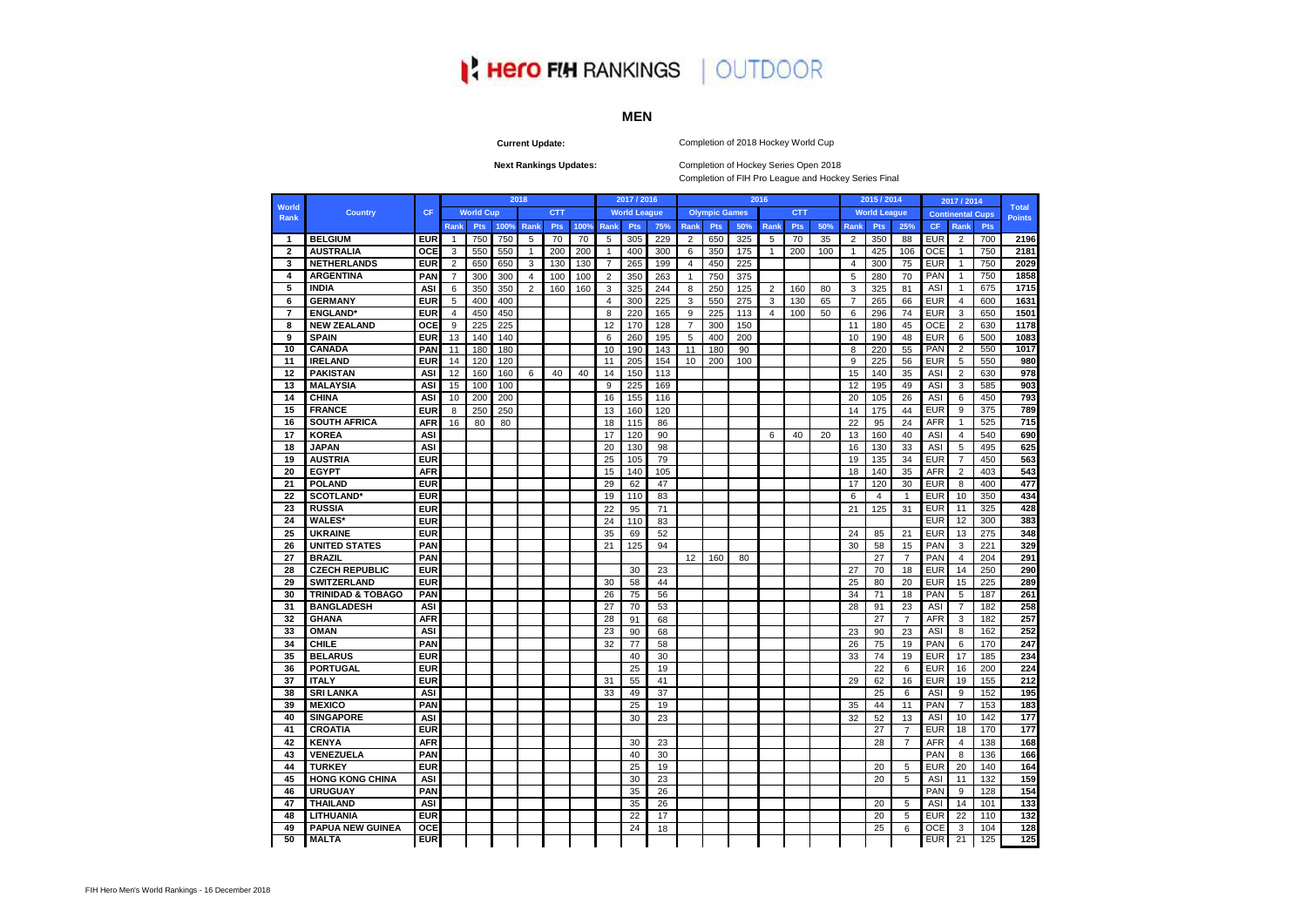| 51 | <b>CHINESE TAIPEI</b>     | ASI        |  |  |  |    |    |    |  |  |  |    |    |                | <b>ASI</b> | 12             | 122 | 122 |
|----|---------------------------|------------|--|--|--|----|----|----|--|--|--|----|----|----------------|------------|----------------|-----|-----|
| 52 | <b>GUYANA</b>             | PAN        |  |  |  |    |    |    |  |  |  |    |    |                | PAN        | 10             | 119 | 119 |
| 53 | <b>SLOVAKIA</b>           | <b>EUR</b> |  |  |  |    | 20 | 15 |  |  |  |    | 25 | 6              | <b>EUR</b> | 23             | 95  | 116 |
| 54 | <b>NIGERIA</b>            | <b>AFR</b> |  |  |  |    | 25 | 19 |  |  |  |    |    |                | <b>AFR</b> | 5              | 94  | 112 |
| 55 | <b>UZBEKISTAN</b>         | <b>ASI</b> |  |  |  |    |    |    |  |  |  |    |    |                | ASI        | 13             | 111 | 111 |
| 56 | <b>AZERBAIJAN</b>         | <b>EUR</b> |  |  |  |    |    |    |  |  |  | 31 | 80 | 20             | <b>EUR</b> | 24             | 80  | 100 |
| 57 | <b>FIJI</b>               | <b>OCE</b> |  |  |  | 36 | 67 | 50 |  |  |  |    | 20 | 5              | OCE        | 5              | 44  | 99  |
| 58 | <b>PERU</b>               | PAN        |  |  |  |    | 27 | 20 |  |  |  |    |    |                | PAN        | 11             | 72  | 93  |
| 59 | <b>BARBADOS</b>           | PAN        |  |  |  | 34 | 46 | 35 |  |  |  |    | 23 | 6              | PAN        | 15             | 50  | 90  |
| 60 | <b>CYPRUS</b>             | <b>EUR</b> |  |  |  |    | 23 | 17 |  |  |  |    |    |                | <b>EUR</b> | 26             | 70  | 87  |
| 61 | <b>HUNGARY</b>            | <b>EUR</b> |  |  |  |    |    |    |  |  |  |    |    |                | <b>EUR</b> | 25             | 75  | 75  |
| 62 | <b>CUBA</b>               | <b>PAN</b> |  |  |  |    |    |    |  |  |  |    |    |                | PAN        | 12             | 67  | 67  |
| 63 | <b>FINLAND</b>            | <b>EUR</b> |  |  |  |    |    |    |  |  |  |    |    |                | <b>EUR</b> | 27             | 65  | 65  |
| 64 | <b>PUERTO RICO</b>        | <b>PAN</b> |  |  |  |    |    |    |  |  |  |    |    |                | PAN        | 13             | 61  | 61  |
| 65 | VANUATU                   | <b>OCE</b> |  |  |  |    | 28 | 21 |  |  |  |    |    |                | OCE        | 6              | 40  | 61  |
| 66 | <b>GIBRALTAR</b>          | <b>EUR</b> |  |  |  |    |    |    |  |  |  |    |    |                | <b>EUR</b> | 28             | 60  | 60  |
| 66 | <b>ZIMBABWE</b>           | <b>AFR</b> |  |  |  |    |    |    |  |  |  |    |    |                | <b>AFR</b> | 6              | 60  | 60  |
| 68 | QATAR                     | <b>ASI</b> |  |  |  |    | 20 | 15 |  |  |  |    |    |                | ASI        | 17             | 42  | 57  |
| 69 | <b>PANAMA</b>             | PAN        |  |  |  |    |    |    |  |  |  |    |    |                | PAN        | 14             | 56  | 56  |
| 70 | <b>SLOVENIA</b>           | <b>EUR</b> |  |  |  |    |    |    |  |  |  |    |    |                | <b>EUR</b> | 29             | 55  | 55  |
| 71 | <b>SAMOA</b>              | OCE        |  |  |  |    |    |    |  |  |  |    | 20 | 5              | <b>OCE</b> | $\overline{4}$ | 48  | 53  |
| 72 | <b>IRAN</b>               | ASI        |  |  |  |    |    |    |  |  |  |    | 28 | $\overline{7}$ | ASI        | 16             | 45  | 52  |
| 73 | <b>TONGA</b>              | <b>OCE</b> |  |  |  |    | 21 | 16 |  |  |  |    |    |                | OCE        | $\overline{7}$ | 36  | 52  |
| 74 | <b>NAMIBIA</b>            | <b>AFR</b> |  |  |  |    | 20 | 15 |  |  |  |    |    |                | <b>AFR</b> | $\overline{7}$ | 36  | 51  |
| 75 | <b>MACAU</b>              | ASI        |  |  |  |    |    |    |  |  |  |    |    |                | ASI        | 15             | 51  | 51  |
| 76 | <b>SWEDEN</b>             | <b>EUR</b> |  |  |  |    |    |    |  |  |  |    |    |                | <b>EUR</b> | 30             | 50  | 50  |
| 77 | <b>DENMARK</b>            | <b>EUR</b> |  |  |  |    |    |    |  |  |  |    |    |                | <b>EUR</b> | 31             | 45  | 45  |
| 78 | <b>ECUADOR</b>            | <b>PAN</b> |  |  |  |    | 20 | 15 |  |  |  |    |    |                | PAN        | 16             | 29  | 44  |
| 79 | <b>GUATEMALA</b>          | PAN        |  |  |  |    | 20 | 15 |  |  |  |    | 20 | 5              | PAN        | 19             | 22  | 42  |
| 80 | <b>NORWAY</b>             | <b>EUR</b> |  |  |  |    |    |    |  |  |  |    |    |                | <b>EUR</b> | 32             | 40  | 40  |
| 81 | <b>TANZANIA</b>           | <b>AFR</b> |  |  |  |    |    |    |  |  |  |    | 20 | 5              | <b>AFR</b> | 8              | 32  | 37  |
| 82 | <b>DOMINICAN REPUBLIC</b> | <b>PAN</b> |  |  |  |    |    |    |  |  |  |    | 26 | $\overline{7}$ | PAN        | 17             | 26  | 33  |
| 83 | <b>JAMAICA</b>            | <b>PAN</b> |  |  |  |    |    |    |  |  |  |    | 28 | $\overline{7}$ | PAN        | 18             | 24  | 31  |
| 84 | <b>BOTSWANA</b>           | <b>AFR</b> |  |  |  |    |    |    |  |  |  |    |    |                | <b>AFR</b> | 9              | 30  | 30  |
| 85 | <b>PARAGUAY</b>           | <b>PAN</b> |  |  |  |    | 28 | 21 |  |  |  |    |    |                | PAN        |                |     | 21  |
| 86 | <b>BRUNEI</b>             | <b>ASI</b> |  |  |  |    | 25 | 19 |  |  |  |    |    |                | ASI        |                |     | 19  |
| 86 | <b>KAZAKHSTAN</b>         | ASI        |  |  |  |    | 25 | 19 |  |  |  |    |    |                | ASI        |                |     | 19  |
| 88 | <b>SOLOMON ISLANDS</b>    | <b>OCE</b> |  |  |  |    | 23 | 17 |  |  |  |    |    |                | OCE        |                |     | 17  |
| 89 | <b>MYANMAR</b>            | <b>ASI</b> |  |  |  |    | 20 | 15 |  |  |  |    |    |                | ASI        |                |     | 15  |
| 89 | <b>VIETNAM</b>            | ASI        |  |  |  |    | 20 | 15 |  |  |  |    |    |                | ASI        |                |     | 15  |
| 91 | <b>BULGARIA</b>           | <b>EUR</b> |  |  |  |    |    |    |  |  |  |    | 30 | 8              | <b>EUR</b> |                |     | 8   |

Notes

Where teams have the same total of WR points, ranking is determined by the highest placement at the most recent FIH or continental event

From 2014 teams which win a World League Qualifying or Hockey Series OpenTournament receive a bonus of 25 points

Points for Great Britain shared by England, Scotland, Wales proportionally based upon the number of matches played by players from each nation in Great Britain team.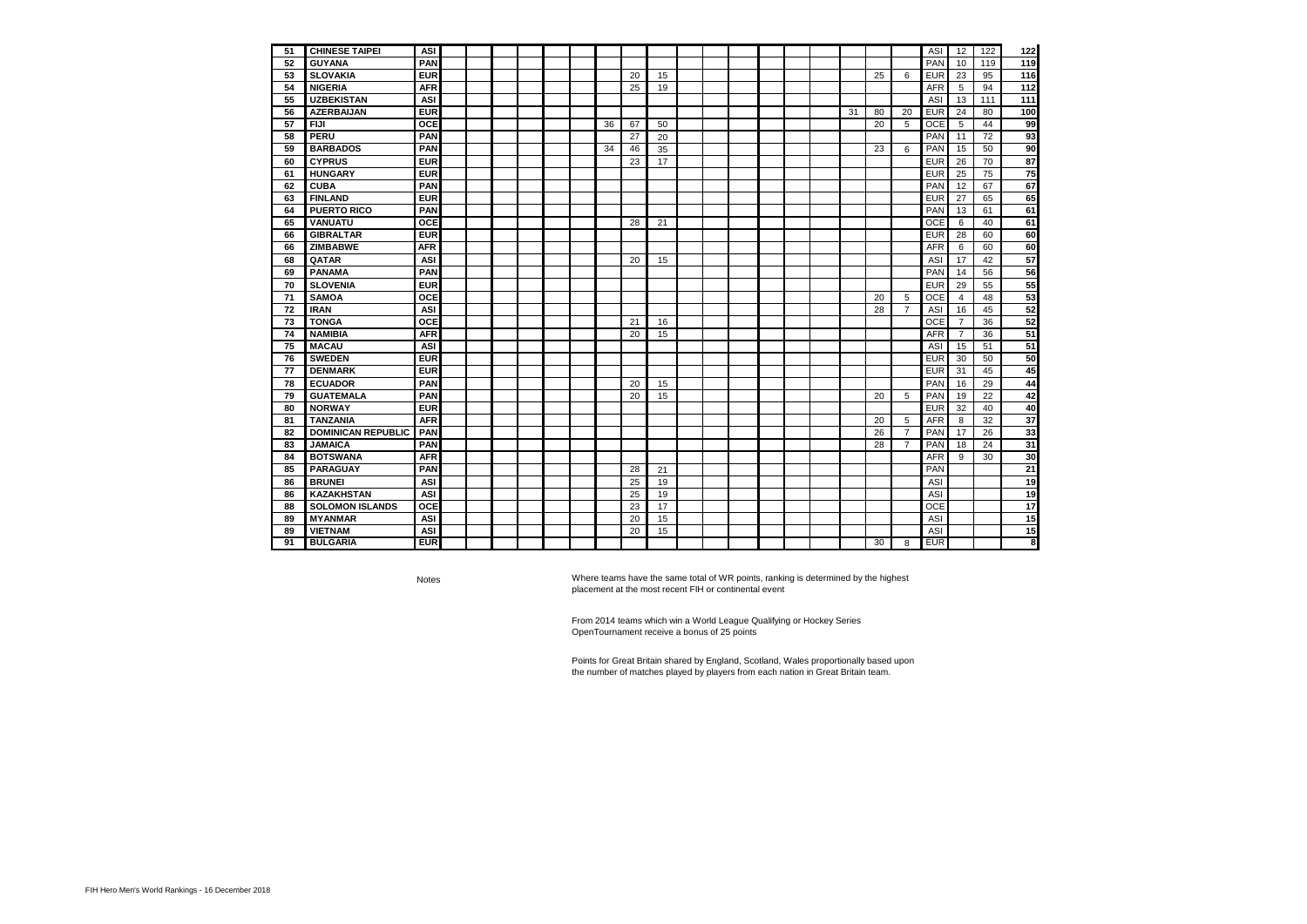

### *CONTINENTAL RANKINGS -- MEN OCTOBER 2017*

**NOTE: The ranking points allocated to each country are to establish Continental Ranking ONLY. Separate points are then allocated to each country based upon the weightings fixed for each CF** 

## **AFRICAN HOCKEY FEDERATION (MEN)**

## **ASIAN HOCKEY FEDERATION (MEN)**

|                   |            |                | 2017                         |      |      | 2015                         |     |                  |                   |            |      | 2017       |
|-------------------|------------|----------------|------------------------------|------|------|------------------------------|-----|------------------|-------------------|------------|------|------------|
| <b>CF Ranking</b> | Country    |                | <b>Africa Cup of Nations</b> |      |      | <b>Africa Cup of Nations</b> |     | <b>Total Pts</b> | <b>CF Ranking</b> | Country    |      | Asia C     |
|                   |            | Rank           | <b>Pts</b>                   | 100% | Rank | <b>Pts</b>                   | 50% |                  |                   |            | Rank | <b>Pts</b> |
|                   | <b>RSA</b> |                | 525                          | 525  |      | 525                          | 263 | 788              |                   | <b>IND</b> |      | 675        |
| $\sim$            | EGY        | $\overline{2}$ | 403                          | 403  |      | 403                          | 201 | 604              | ◠<br>ے            | <b>PAK</b> | 3    | 585        |
|                   | <b>GHA</b> |                | 182                          | 182  |      | 138                          | 69  | 251              | 3                 | <b>MAS</b> | 2    | 630        |
|                   | <b>KEN</b> | 4              | 138                          | 138  |      | 182                          | 91  | 229              | 4                 | <b>KOR</b> | 4    | 540        |
|                   | <b>NGR</b> | 5              | 94                           | 94   |      | 94                           | 47  | <b>140</b>       | 5                 | <b>JPN</b> | 5    | 495        |
| 6                 | ZIM        | <b>DNP</b>     |                              |      | 6    | 60                           | 30  | 30               | 6                 | <b>CHN</b> |      | 182        |
|                   | <b>NAM</b> | <b>DNP</b>     |                              |      |      | 36                           | 18  | 18               |                   | <b>BAN</b> | 6    | 450        |
| 8                 | TAN        | <b>DNP</b>     |                              |      |      | 32                           | 16  | 16               | 8                 | <b>OMA</b> | 8    | 162        |
| 9                 | <b>BOT</b> | <b>DNP</b>     |                              |      | 9    | 30                           | 15  | 15               | 9                 | SRI        | 9    | 152        |

## **EUROPEAN HOCKEY FEDERATION (MEN)**

|                   |            |                | 2017                        |      |                | 2015                        |     |                  | 13                | UZB              | 12             | 122                                    | 122  | <b>DNP</b>     |                                      |     | DN              |
|-------------------|------------|----------------|-----------------------------|------|----------------|-----------------------------|-----|------------------|-------------------|------------------|----------------|----------------------------------------|------|----------------|--------------------------------------|-----|-----------------|
| <b>CF Ranking</b> | Country    |                | <b>European Nations Cup</b> |      |                | <b>European Nations Cup</b> |     | <b>Total Pts</b> | 14                | <b>THA</b>       | 13             | 111                                    | 111  | <b>DNP</b>     |                                      |     | DN              |
|                   |            | Rank           | Pts                         | 100% | Rank           | Pts                         | 50% |                  | 15                | <b>MAC</b>       | 15             | 51                                     | 51   | <b>DNP</b>     |                                      |     | DN              |
| $\overline{1}$    | <b>NED</b> | $\overline{1}$ | 750                         | 750  | $\overline{1}$ | 750                         | 375 | 1125             | 16                | IRI              | <b>DNP</b>     |                                        |      | <b>DNP</b>     |                                      |     | 11              |
| $\overline{2}$    | <b>BEL</b> | $\overline{2}$ | 700                         | 700  | 5              | 550                         | 275 | 975              | 17                | QAT              | <b>DNP</b>     |                                        |      | <b>DNP</b>     |                                      |     | 13              |
| 3                 | ENG*       | 3              | 650                         | 650  | $\overline{4}$ | 600                         | 300 | 950              |                   |                  |                |                                        |      |                |                                      |     |                 |
| $\overline{4}$    | GER*       | $\overline{a}$ | 600                         | 600  | $\overline{2}$ | 700                         | 350 | 950              |                   |                  |                | <b>OCEANIA HOCKEY FEDERATION (MEN)</b> |      |                |                                      |     |                 |
| 5                 | <b>IRL</b> | 6              | 500                         | 500  | 3              | 650                         | 325 | 825              |                   |                  |                |                                        |      |                |                                      |     |                 |
| 6                 | ESP        | 5              | 550                         | 550  | 6              | 500                         | 250 | 800              | <b>CF Ranking</b> | Country          |                | 2017                                   |      |                | 2015                                 |     | <b>Total</b>    |
| $\overline{7}$    | AUT        | $\overline{7}$ | 450                         | 450  | 10             | 350                         | 175 | 625              |                   |                  |                | Oceania Cup                            |      |                | Oceania Cup                          |     |                 |
| 8                 | <b>POL</b> | 8              | 400                         | 400  | 9              | 375                         | 188 | 588              |                   |                  | Rank           | Pts                                    | 100% | Rank           | Pts                                  | 50% |                 |
| 9                 | <b>FRA</b> | 11             | 325                         | 325  | $\overline{7}$ | 450                         | 225 | 550              |                   | <b>AUS</b>       | $\mathbf{1}$   | 750                                    | 750  | 1              | 750                                  | 375 | 112             |
| 10                | SCO        | 9              | 375                         | 375  | 11             | 325                         | 163 | 538              | $\overline{2}$    | <b>NZL</b>       | $\overline{2}$ | 630                                    | 630  | $\overline{2}$ | 630                                  | 315 | 94              |
| 11                | <b>RUS</b> | 12             | 300                         | 300  | 8              | 400                         | 200 | 500              | 3                 | <b>PNG</b>       | 3              | 104                                    | 104  | <b>DNP</b>     |                                      |     | 10 <sub>1</sub> |
| 12                | WAL        | 10             | 350                         | 350  | 17             | 185                         | 93  | 443              | $\overline{4}$    | SAM              | 5              | 44                                     | 44   | 4              | 48                                   | 24  | 68              |
| 13                | UKR*       | 13             | 275                         | 275  | 14             | 250                         | 125 | 400              | 5                 | <b>FIJ</b>       | <b>DNP</b>     |                                        |      | 3              | 104                                  | 52  | 52              |
| 14                | $CZE^*$    | 14             | 250                         | 250  | 12             | 300                         | 150 | 400              | 6                 | VAN              | 4              | 48                                     | 48   | <b>DNP</b>     |                                      |     | 48              |
| 15                | SUI        | 15             | 225                         | 225  | 15             | 225                         | 113 | 338              | $\overline{7}$    | <b>TGA</b>       | 6              | 40                                     | 40   | <b>DNP</b>     |                                      |     | 40              |
| 16                | POR        | 16             | 200                         | 200  | 18             | 170                         | 85  | 285              |                   |                  |                |                                        |      |                |                                      |     |                 |
| 17                | BLR*       | 17             | 185                         | 185  | 20             | 140                         | 70  | 255              |                   |                  |                |                                        |      |                | PAN AMERICAN HOCKEY FEDERATION (MEN) |     |                 |
| 18                | CRO*       | 19             | 155                         | 155  | 16             | 200                         | 100 | 255              |                   |                  |                |                                        |      |                |                                      |     |                 |
| 19                | <b>ITA</b> | 18             | 170                         | 170  | 19             | 155                         | 78  | 248              |                   |                  |                | 2017                                   |      |                | 2015                                 |     |                 |
| 20                | TUR        | 20             | 140                         | 140  | 21             | 125                         | 63  | 203              | <b>CF Ranking</b> | Country          |                | Pan American Cup                       |      |                | <b>Pan American Games</b>            |     | <b>Total</b>    |
| 21                | <b>MLT</b> | 21             | 125                         | 125  | 26             | 70                          | 35  | 160              |                   |                  | Rank           | Pts                                    | 100% | Rank           | Pts                                  | 50% |                 |
| 22                | LTU        | 22             | 110                         | 110  | 25             | 75                          | 38  | 148              |                   | ARG              | $\mathbf{1}$   | 750                                    | 750  | -1             | 750                                  | 375 |                 |
| 23                | <b>SVK</b> | 23             | 95                          | 95   | 23             | 95                          | 48  | 143              | $\overline{2}$    | CAN              | $\overline{2}$ | 550                                    | 550  | $\overline{2}$ | 550                                  | 275 |                 |
| 24                | AZE        | <b>DNP</b>     |                             |      | 13             | 275                         | 138 | 138              | 3                 | <b>USA</b>       | 3              | 221                                    | 221  | 5              | 187                                  | 94  |                 |
| 25                | <b>HUN</b> | 26             | 70                          | 70   | 27             | 65                          | 33  | 103              | $\overline{4}$    | <b>BRA</b>       | 5              | 187                                    | 187  | $\overline{4}$ | 204                                  | 102 |                 |
| 26                | CYP        | 27             | 65                          | 65   | 29             | 55                          | 28  | 93               | 5                 | <b>TTO*</b>      | $\overline{4}$ | 204                                    | 204  | $\overline{7}$ | 153                                  | 77  |                 |
| 27                | <b>FIN</b> | 28             | 60                          | 60   | 28             | 60                          | 30  | 90               | 6                 | CHI <sup>*</sup> | 6              | 170                                    | 170  | 3              | 221                                  | 111 |                 |
| 28                | GIB        | 24             | 80                          | 80   | <b>DNP</b>     |                             |     | 80               | $\overline{7}$    | <b>MEX</b>       | $\overline{7}$ | 153                                    | 153  | 6              | 170                                  | 85  |                 |
| 29                | <b>SLO</b> | 25             | 75                          | 75   | <b>DNP</b>     |                             |     | 75               | 8                 | <b>VEN</b>       | 8              | 136                                    | 136  | 9              | 128                                  | 64  |                 |
| 30                | SWE        | <b>DNP</b>     |                             |      | 22             | 110                         | 55  | 55               | 9                 | <b>URU</b>       | 9              | 128                                    | 128  | 12             | 67                                   | 33  |                 |
| 31                | <b>DEN</b> | <b>DNP</b>     |                             |      | 24             | 80                          | 40  | 40               | 10                | <b>GUY</b>       | 10             | 119                                    | 119  | <b>DNP</b>     |                                      |     |                 |
| 32                | <b>NOR</b> | <b>DNP</b>     |                             |      | 30             | 50                          | 25  | 25               | 11                | PER              | 11             | 72                                     | 72   | 15             | 50                                   | 25  |                 |

|        |            |            | 2017                         |      |                                         | 2015                         |     |                  |                   |            |            | 2017       |      |            | 2016                          |     |              | 2014               |     |                  |
|--------|------------|------------|------------------------------|------|-----------------------------------------|------------------------------|-----|------------------|-------------------|------------|------------|------------|------|------------|-------------------------------|-----|--------------|--------------------|-----|------------------|
| anking | Country    |            | <b>Africa Cup of Nations</b> |      |                                         | <b>Africa Cup of Nations</b> |     | <b>Total Pts</b> | <b>CF Ranking</b> | Country    |            | Asia Cup   |      |            | <b>Asian Champions Trophy</b> |     |              | <b>Asian Games</b> |     | <b>Total Pts</b> |
|        |            | Rank       | <b>Pts</b>                   | 100% | Rank                                    | <b>Pts</b>                   | 50% |                  |                   |            | Rank       | <b>Pts</b> | 100% | Rank       | Pts                           | 75% | Rank         | <b>Pts</b>         | 25% |                  |
|        | <b>RSA</b> |            | 525                          | 525  |                                         | 525                          | 263 | 788              |                   | <b>IND</b> |            | 675        | 675  |            | 675                           | 506 |              | 675                | 169 | 1350             |
|        | EGY        |            | 403                          | 403  |                                         | 403                          | 201 | 604              |                   | PAK        | 3          | 585        | 585  |            | 630                           | 473 |              | 630                | 158 | 1215             |
|        | GHA        | 3          | 182                          | 182  |                                         | 138                          | 69  | 251              | 3                 | <b>MAS</b> | $\sim$     | 630        | 630  |            | 585                           | 439 |              | 540                | 135 | 1204             |
|        | <b>KEN</b> |            | 138                          | 138  |                                         | 182                          | 91  | 229              |                   | <b>KOR</b> |            | 540        | 540  |            | 540                           | 405 | $\sim$       | 585                | 146 | 1091             |
|        | <b>NGR</b> |            | 94                           | 94   |                                         | 94                           | 47  | 140              |                   | <b>JPN</b> | 5          | 495        | 495  |            | 495                           | 371 | $\mathbf{p}$ | 495                | 124 | 990              |
|        | ZIM        | <b>DNP</b> |                              |      |                                         | 60                           | 30  | 30               |                   | CHN        | -          | 182        | 182  |            | 450                           | 338 | 6            | 450                | 113 | 632              |
|        | <b>NAM</b> | <b>DNP</b> |                              |      |                                         | 36                           | 18  |                  |                   | <b>BAN</b> | 6          | 450        | 450  | <b>DNP</b> |                               |     |              | 162                | 41  | 491              |
|        | <b>TAN</b> | <b>DNP</b> |                              |      |                                         | 32                           | 16  |                  |                   | <b>OMA</b> |            | 162        | 162  | <b>DNP</b> |                               |     |              | 182                | 46  | 208              |
|        | <b>BOT</b> | <b>DNP</b> |                              |      |                                         | 30                           | 15  |                  |                   | SRI        | 9          | 152        | 152  | <b>DNP</b> |                               |     |              | 142                | 35  | 187              |
|        |            |            |                              |      |                                         |                              |     |                  | 10                | SIN        |            | 132        | 132  | <b>DNP</b> |                               |     | a            | 152                | 38  | 170              |
|        |            |            |                              |      | <b>EUROPEAN HOCKEY FEDERATION (MEN)</b> |                              |     |                  |                   | <b>HKG</b> | 10         | 142        | 142  | <b>DNP</b> |                               |     | 14           | 101                | 25  | 167              |
|        |            |            |                              |      |                                         |                              |     |                  | 12                | <b>TPE</b> | 14         | 101        | 101  | <b>DNP</b> |                               |     | 12           | 122                | 30  | 132              |
|        |            |            | 2017                         |      |                                         | 2015                         |     |                  | 13                | <b>UZB</b> | 12         | 122        | 122  | <b>DNP</b> |                               |     | <b>DNP</b>   |                    |     | 122              |
| anking | Country    |            | <b>European Nations Cup</b>  |      |                                         | <b>European Nations Cup</b>  |     | <b>Total Pts</b> | 14                | <b>THA</b> | 13         | 111        | 111  | <b>DNP</b> |                               |     | <b>DNP</b>   |                    |     | 111              |
|        |            | Rank       | <b>Pts</b>                   | 100% | Rank                                    | <b>Pts</b>                   | 50% |                  | 15                | MAC        | 15         | 51         | 51   | <b>DNP</b> |                               |     | <b>DNP</b>   |                    |     | 51               |
|        | <b>NED</b> |            | 750                          | 750  |                                         | 750                          | 375 | 1125             | 16                | IRI        | <b>DNP</b> |            |      | <b>DNP</b> |                               |     | 11           | 132                | 33  | 33 <sub>1</sub>  |
|        | <b>BEL</b> |            | 700                          | 700  |                                         | 550                          | 275 | 975              | 17                | OAT        | <b>DNP</b> |            |      | <b>DNP</b> |                               |     | 12           | 111                | 28  | 28               |
|        |            |            |                              |      |                                         |                              |     |                  |                   |            |            |            |      |            |                               |     |              |                    |     |                  |

## **OCEANIA HOCKEY FEDERATION (MEN)**

| 6  | ESP        |           | 550 | 550 | D                                | 500 | 250 | 800 | <b>CF Ranki</b> | Country    |            | 2017             |      |            | 2015        |     | <b>Total Pts</b> |
|----|------------|-----------|-----|-----|----------------------------------|-----|-----|-----|-----------------|------------|------------|------------------|------|------------|-------------|-----|------------------|
|    | AUT        |           | 450 | 450 | טו                               | 350 | 175 | 625 |                 |            |            | Oceania Cup      |      |            | Oceania Cup |     |                  |
| 8  | POL        |           | 400 | 400 |                                  | 375 | 188 | 588 |                 |            | Rank       | Pts <sup>1</sup> | 100% | Rank       | <b>Pts</b>  | 50% |                  |
| 9  | <b>FRA</b> | 11        | 325 | 325 |                                  | 450 | 225 | 550 |                 | AUS        |            | 750              | 750  |            | 750         | 375 | 1125             |
| 10 | SCO        |           | 375 | 375 |                                  | 325 | 163 | 538 |                 | <b>NZL</b> |            | 630              | 630  |            | 630         | 315 | 945              |
| 14 | <b>RUS</b> | 12<br>14  | 300 | 300 | ◠                                | 400 | 200 | 500 |                 | PNG        |            | 104              | 104  | <b>DNP</b> |             |     | 104              |
| 12 | WAL        | 10        | 350 | 350 | $\overline{1}$<br>$\blacksquare$ | 185 | 93  | 443 |                 | SAM        |            | 44               | 44   |            | 48          | 24  | 68               |
| 13 | UKR*       | 12<br>13. | 275 | 275 | 14                               | 250 | 125 | 400 |                 | ۳IJ        | <b>DNP</b> |                  |      | - 7        | 104         | 52  | 52               |
| 14 | CZE*       | 14        | 250 | 250 | $\sim$                           | 300 | 150 | 400 |                 | VAN        |            | 48               | 48   | <b>DNP</b> |             |     | 48               |
| 15 | SU         | 15<br>w   | 225 | 225 | 15                               | 225 | 113 | 338 |                 | <b>TGA</b> |            | 40               | 40   | <b>DNP</b> |             |     | 40               |

#### **PAN AMERICAN HOCKEY FEDERATION (MEN)**

| 19 | <b>ITA</b> | 18         | 170 | 170 | 19         | 155 | 78  | 248 |                   |            |                          | 2017                    |      |                | 2015                      |     |                  |
|----|------------|------------|-----|-----|------------|-----|-----|-----|-------------------|------------|--------------------------|-------------------------|------|----------------|---------------------------|-----|------------------|
| 20 | <b>TUR</b> | 20         | 140 | 140 | 21         | 125 | 63  | 203 | <b>CF Ranking</b> | Country    |                          | <b>Pan American Cup</b> |      |                | <b>Pan American Games</b> |     | <b>Total Pts</b> |
| 21 | MLT        | 21         | 125 | 125 | 26         | 70  | 35  | 160 |                   |            | Rank                     | Pts                     | 100% | Rank           | <b>Pts</b>                | 50% |                  |
| 22 | LTU        | 22         | 110 | 110 | 25         | 75  | 38  | 148 |                   | <b>ARG</b> |                          | 750                     | 750  |                | 750                       | 375 | 1125             |
| 23 | <b>SVK</b> | 23         | 95  | 95  | 23         | 95  | 48  | 143 | 2                 | CAN        | $\overline{2}$           | 550                     | 550  | $\overline{2}$ | 550                       | 275 | 824              |
| 24 | <b>AZE</b> | <b>DNP</b> |     |     | 13         | 275 | 138 | 138 | 3                 | <b>USA</b> | 3                        | 221                     | 221  | 5              | 187                       | 94  | 315              |
| 25 | <b>HUN</b> | 26         | 70  | 70  | 27         | 65  | 33  | 103 | 4                 | <b>BRA</b> | 5                        | 187                     | 187  | 4              | 204                       | 102 | 289              |
| 26 | <b>CYP</b> | 27         | 65  | 65  | 29         | 55  | 28  | 93  | 5                 | TTO*       | $\overline{4}$           | 204                     | 204  | $\overline{ }$ | 153                       | 77  | 281              |
| 27 | <b>FIN</b> | 28         | 60  | 60  | 28         | 60  | 30  | 90  | 6                 | CHI*       | 6                        | 170                     | 170  | 3              | 221                       | 111 | 281              |
| 28 | GIB        | 24         | 80  | 80  | <b>DNP</b> |     |     | 80  | 7                 | <b>MEX</b> | $\overline{\phantom{a}}$ | 153                     | 153  | 6              | 170                       | 85  | 238              |
| 29 | <b>SLO</b> | 25         | 75  | 75  | <b>DNP</b> |     |     | 75  | 8                 | <b>VEN</b> | 8                        | 136                     | 136  | 9              | 128                       | 64  | 200              |
| 30 | SWE        | <b>DNP</b> |     |     | 22         | 110 | 55  | 55  | 9                 | URU        | 9                        | 128                     | 128  | 12             | 67                        | 33  | 161              |
| 31 | <b>DEN</b> | <b>DNP</b> |     |     | 24         | 80  | 40  | 40  | 10                | <b>GUY</b> | 10                       | 119                     | 119  | <b>DNP</b>     |                           |     | 119              |
| 32 | <b>NOR</b> | <b>DNP</b> |     |     | 30         | 50  | 25  | 25  | 11                | PER        | 11                       | 72                      | 72   | 15             | 50                        | 25  | 97               |
|    |            |            |     |     |            |     |     |     | 12                | <b>CUB</b> | <b>DNP</b>               |                         |      | 8              | 136                       | 68  | 68               |
|    |            |            |     |     |            |     |     |     | 13                | <b>PUR</b> | 12                       | 67                      | 67   | <b>DNP</b>     |                           |     | 67               |
|    |            |            |     |     |            |     |     |     | 14                | PAN        | 13                       | 61                      | 61   | <b>DNP</b>     |                           |     | 61               |
|    |            |            |     |     |            |     |     |     | 15                | <b>BAR</b> | <b>DNP</b>               |                         |      | 10             | 119                       | 60  | 60               |
|    |            |            |     |     |            |     |     |     | 16                | ECU        | 14                       | 56                      | 56   | <b>DNP</b>     |                           |     | 56               |
|    |            |            |     |     |            |     |     |     | 17                | <b>DOM</b> | <b>DNP</b>               |                         |      | 11             | 72                        | 36  | 36               |
|    |            |            |     |     |            |     |     |     | 18                | <b>JAM</b> | <b>DNP</b>               |                         |      | 13             | 61                        | 31  | 31               |
|    |            |            |     |     |            |     |     |     | 19                | <b>GUA</b> | <b>DNP</b>               |                         |      | 14             | 56                        | 28  | 28               |